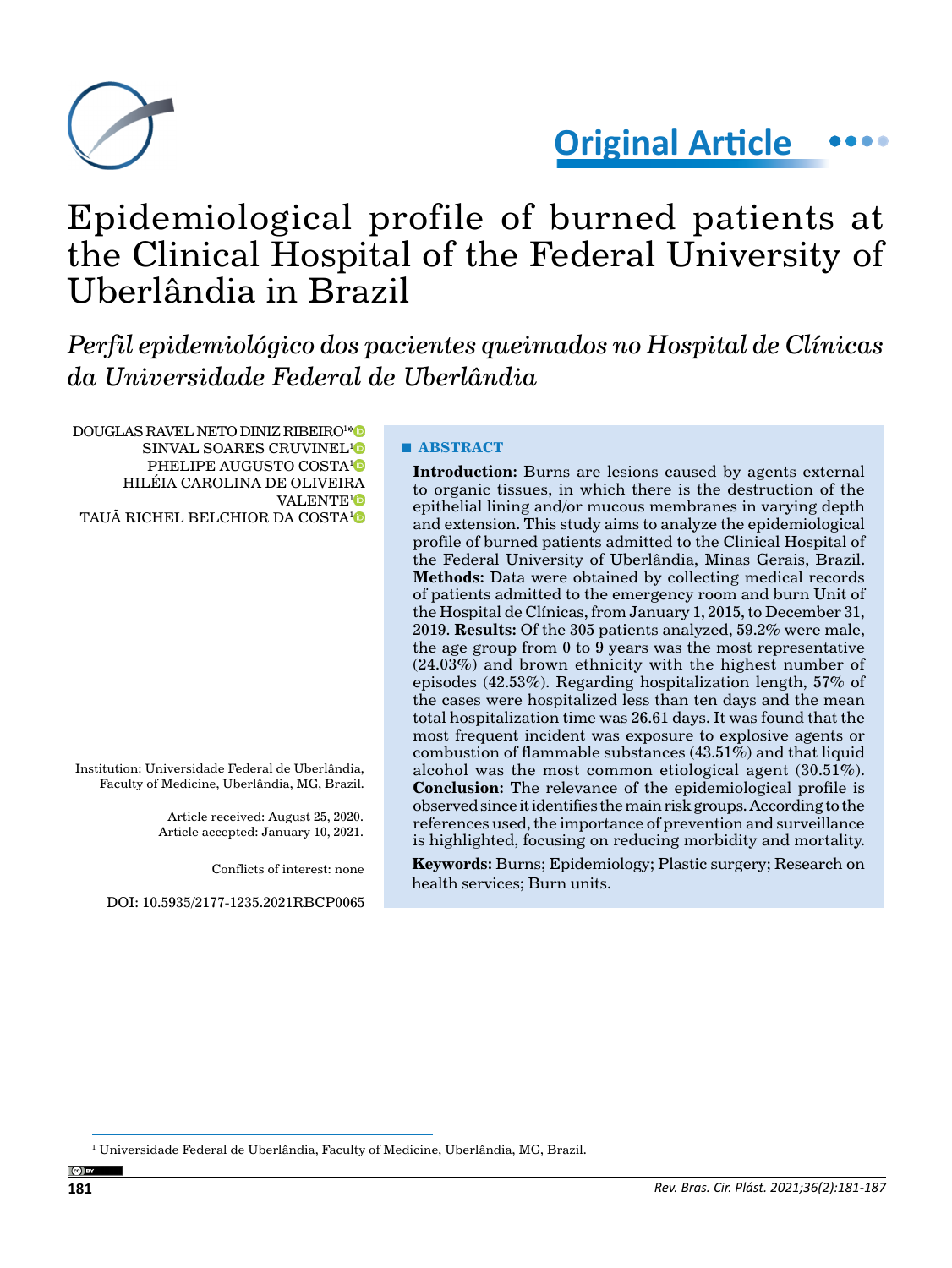#### **■ RESUMO**

**Introdução:** Queimaduras são lesões causadas por agentes externos aos tecidos orgânicos, nas quais há destruição do revestimento epitelial e/ou mucosas em profundidade e extensão variáveis. Objetiva-se neste estudo analisar o perfil epidemiológico de pacientes queimados, admitidos no Hospital de Clínicas da Universidade Federal de Uberlândia, Minas Gerais, Brasil. **Métodos:** A obtenção dos dados ocorreu por meio do levantamento de prontuários de pacientes admitidos no pronto socorro e unidade de queimados do Hospital de Clínicas, no período de 01 de janeiro de 2015 a 31 de dezembro de 2019. **Resultados:** Dos 305 pacientes analisados, 59,2% foram do sexo masculino, a faixa etária de 0 a 9 anos foi a de maior representatividade (24,03%) e a etnia parda a de maior número de episódios (42,53%). Quanto ao tempo de internação, 57% dos casos ficaram internados menos de 10 dias e a média do tempo de internação total foi de 26,61 dias. Constatou-se que o incidente de maior frequência foi a exposição a agentes explosivos ou à combustão de substâncias inflamáveis (43,51%) e que o álcool líquido foi o agente etiológico mais comum (30,51%). **Conclusão:** Observa-se a relevância do perfil epidemiológico, já que esse identifica os principais grupos de risco. De acordo com as referências utilizadas, fica em evidencia a importância da prevenção e da fiscalização com foco na redução da morbidade e mortalidade.

**Descritores:** Queimaduras; Epidemiologia; Cirurgia plástica; Pesquisa sobre serviços de saúde; Unidades de queimados.

#### **INTRODUCTION**

Burns are traumatic injuries to the skin caused by chemical, thermal, electrical and radioactive agents. Besides, these injuries can affect adjacent organs, with the highest prevalence of burns in residential kitchens. These injuries can occur in simple or severe forms and are classified based on aspects such as depth, extent and location $^{\rm l}$ .

According to the World Health Organization, an estimated 180,000 deaths per year are caused by burns, most of which occur in low- and middle-income countries<sup>2</sup>. In this context, according to the Ministry of Health, it is estimated that approximately 1 million burn accidents occur in Brazil per year, regardless of any characteristics such as sex, age, origin or social class. Of these victims, around 100,000 seek hospital care, and around 2,500 die from their injuries3. The prognosis of burns depends, mainly, on the initial approach and appropriate treatments, which can reduce mortality, complications, scar sequelae, and possible reconstruction needs in future surgeries. The best prognosis is associated with the emergence of specialized centers, improvement in resuscitation protocols, individualization in intensive care, earlier coverage of wounds and progress in treating infections,

inhalation injuries and hypermetabolism. These advances<sup>4</sup> impacted the morbidity and mortality of burn victim patients.

The percentage of burned body surface (BBS) and the presence of inhalation injury are associated with a worse prognosis and greater severity. Recent studies show that the extension of BBS in adults is linked to an increased risk of mortality, especially when the BBS is greater than 60% and no more than 40%, as established in past studies<sup>4</sup>.

In Brazil, among the main external causes of death recorded, burns are second only to other violent causes, such as transport accidents and homicides. Burn is considered an aggressive injury in human beings' lives; in addition to the high incidence and mortality, it has a great capacity to leave functional, aesthetic and psychological sequelae<sup>5</sup>.

Accidents that cause burns in our country become a major health problem, affecting different age groups and sexes. Besides leaving sequelae, such accidents may require several days of hospitalization and require therapeutic monitoring, including psychological monitoring, after hospital discharge. Epidemiology and the study of statistical data on these injuries are still insufficient<sup>6</sup>. The knowledge of these data is of great scientific relevance, given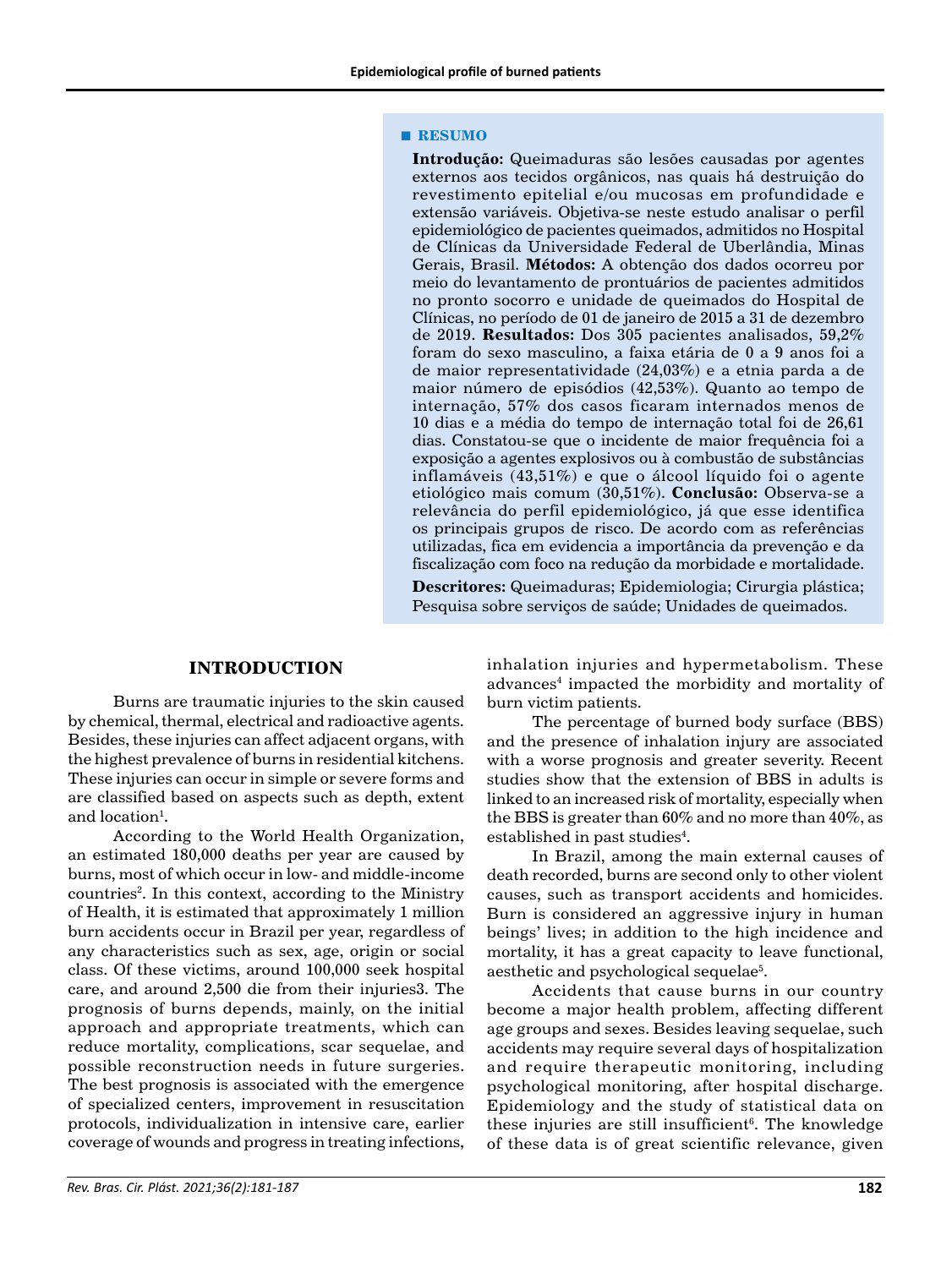the need to provide information for public health planning or research to encourage actions that favor guidance and awareness, as important instruments for preventing this type of accident and for the promotion of population health.

#### **OBJECTIVE**

This study proposes to trace the epidemiological profile of burn cases treated at the Emergency Room and the Burn Unit at the Hospital de Clínicas of the Universidade Federal de Uberlândia (HC-UFU), Minas Gerais (MG), Brazil, over five years considered from 2015 to 2019.

#### **METHODS**

This study is a quantitative analysis with a retrospective and descriptive approach. After authorization from the institution and agreement by the Ethics and Research Council (CEP-UFU) for the use of its documents, in the CAAE opinion number: 33395220.3.0000.5152, the medical records of patients admitted with burns were analyzed, regardless of the extension and depth, at HC-UFU Emergency Room and Burn Unit from January 1, 2015, to December 31, 2019. This Unit is characterized as a regional reference hospital for medium and high complexity care.

Based on hospital discharge reports from the HC-UFU statistics sector, a database was created with a sample of 305 patients admitted to the hospital in 308 burn events. To avoid the risks of identifying the participants, systematization was carried out by replacing the reference number of the medical records with random five-digit numbers.

The following nominal scales were analyzed: time of hospitalization, etiological agent, gender, ethnicity, age, percentage of the burned body surface, burn depth and affected sites. It is important to point out that not all medical records had the nominal scales completely filled out, but the information contained was fully considered.

#### **RESULTS**

The study had the participation of 305 patients admitted with burn complaints, regardless of the extent and depth, in the emergency room and in the burn unit of HC-UFU; of the total number of people in the study, 183 (59.02%) are males and 124 (40.66%) females.

Of the patients, 74 (24.03%) were between 0 and 9 years old, and 47 (15.26%) were between 40 and 49 years old (Table 1), a portion that represents the majority of patients admitted to the hospital. Among the patients from 0 to 9 years old, 35 (11.36% of the total hospitalized) were between 0 and 2 years old.

Regarding the ethnicity of the patients, 149 (48.38%) declared as brown, 131 (42.53%) whites, 22 (7.14%) blacks, 2 (0.65%) and 4 patients (1.30%) manifested to be of another unspecified ethnicity.

Regarding the hospitalization period, 127 (41%) burns remained hospitalized in the Unit from 0 to 10 days, the interval from 11 to 21 days had a frequency of 26% (79 patients), 29 (9%) remained hospitalized between 22 to 31 days, and 73 (24%) remained for a period greater than 32 days. The average total hospital stay was 26.61 days (Table 2).

Considering the etiological agent of burns, only 264 out of 308 had information in the medical records about the agent who injured the hospitalized. It was found that the highest incidence was with explosive agents or the combustion of flammable substances, which affected 134 (43.51%) patients together. Of these, 94 (30.51%) were associated with liquid alcohol, the most frequent etiological agent. Then, 84 (27.27%) patients burned by overheated liquids, such as boiling water, fat and cooking oil. Soon after, 21 (6.82%) were burned by electricity and electric current, while 16

| <b>Table 1.</b> Number of burn cases recorded by age group at HC-UFU from 2015 to 2019. |
|-----------------------------------------------------------------------------------------|
|-----------------------------------------------------------------------------------------|

| <b>Age Group</b>   |                | <b>Burns per year</b> | <b>Total Burns</b> | Total $\%$     |                |    |       |
|--------------------|----------------|-----------------------|--------------------|----------------|----------------|----|-------|
|                    | 2015           | 2016                  | 2017               | 2018           | 2019           |    |       |
| $0$ to $9$ years   | 13             | 5                     | 17                 | 18             | 21             | 74 | 24.03 |
| 10 to 19 years     | $\overline{4}$ | $\overline{2}$        | 7                  | 7              | 7              | 27 | 8.77  |
| $20$ to $29$ years | 6              | 5                     | 7                  | 11             | 9              | 38 | 12.34 |
| $30$ to $39$ years | 8              | 9                     | 14                 | 14             | 16             | 61 | 19.81 |
| $40$ to $49$ years | 5              | 6                     | 6                  | 20             | 10             | 47 | 15.26 |
| $50$ to $59$ years | 6              | 5                     | 7                  | 8              | 10             | 36 | 11.69 |
| $60$ to $69$ years | $\overline{2}$ |                       | $\overline{2}$     | 6              | 8              | 19 | 6.17  |
| Over 70 years      |                | $\mathbf{0}$          |                    | $\overline{2}$ | $\overline{2}$ | 6  | 1.95  |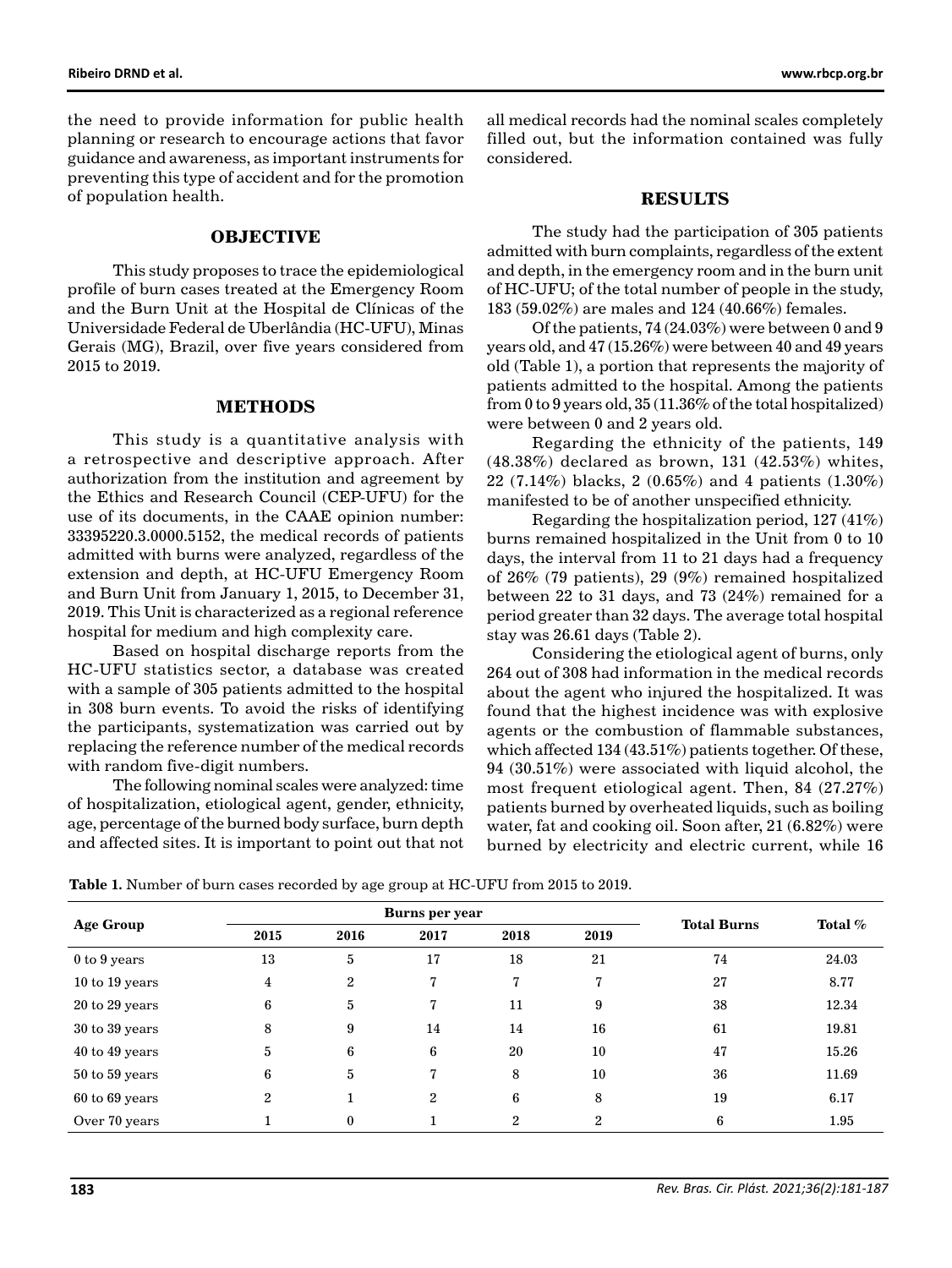|                           |                   |       | <b>Burns per year</b> |       |       |       |                    |        |
|---------------------------|-------------------|-------|-----------------------|-------|-------|-------|--------------------|--------|
|                           |                   | 2015  | 2016                  | 2017  | 2018  | 2019  | <b>Total cases</b> | $\%$   |
|                           | $0$ to $10$ days  | 12    | 12                    | 27    | 40    | 36    | 127                | 41.23  |
|                           | 11 to $21$ days   | 17    | 8                     | 16    | 20    | 18    | 79                 | 25.65  |
| Length of stay            | $22$ to $31$ days | 4     |                       | 7     | 9     | 8     | 29                 | 9.42   |
|                           | 32 or more days   | 12    | 12                    | 12    | 17    | 20    | 73                 | 23.70  |
| Total events              |                   | 45    | 33                    | 62    | 86    | 82    | 308                | 100.00 |
| Total days hospitalized   |                   | 1476  | 1207                  | 1195  | 1700  | 2021  | 7599               |        |
| Average days hospitalized |                   | 32.80 | 36.58                 | 19.27 | 19.77 | 24.65 | 26.61              |        |

**Table 2.** Distribution of burn hospitalizations by period and by year from 2015 to 2019 at HC-UFU.

(5.19%) were burned in contact with a direct fire flame and 5 (1.62%) in contact with materials such as overheated household appliances, engines, machines and tools.

In this study, there were 88 pediatric patients, representing 28.57% of 308 cases. Of these 88 children, we had 56 (63.64%) burns from overheated liquids and contact with hot materials, 52 and 4 events, respectively. Electricity, direct flame and flammable substances, added, were the etiology of 23 (26.14%) burns in children.

Of the 308 events, 11 (3.57%) were from people who attempted self-extermination. In these 11 patients, the etiologic agent was the direct flame. All had seconddegree burns, and only 2 had third-degree burns. The percentage of body surface burned in these records ranged between 10% and 60%. The average length of hospital stay between this group was 50.43 days, and the average age was 35.91 years, given that the patients were aged between 19 and 50 years. All had seconddegree burns, and only 2 had third-degree burns. The percentage of the burned body surface in these records ranged from 10% to 60%. The mean length of hospital stay between this group was 50.43 days, and the mean age was 35.91 years, given that the patients were between 19 and 50 years old.

Regarding the percentage of body surface burned, only 285 events presented such records in the medical records. In 108 (35.06%) of them, patients had burns that affected between 10% and 20% of the body surface. At the same time, 78 (25.32%) were affected by burns on less than 10% of their body surface. 99 (32.14%) records recorded burns that exceeded 20% of the burned surface.

As for the burned body region, of the 308 events, 223 had information about this data. The most affected site was the trunk, with 72 (23.38%) patients burned at that location (Figure 1). Soon after, we have 44 (14.29%) injured in the head and neck. Then, we had 35 (11.36%) patients burned in shoulders and upper limbs without considering the wrist and hand. It was also found 35 (11.36%) patients burned in the hip and

*Rev. Bras. Cir. Plást. 2021;36(2):181-187* **184**

lower limb, without considering ankle and foot. There were 19 (6.17%) patients with burns on the wrist and hand, and those injured on the ankle and foot totaled 18 (5.84%). This information about the region was absent in 84 (27.27%) records.



**Figure 1.** Percentage per burned body area of patients hospitalized in the burn sector at the Hospital de Clínicas de Uberlândia (HC-UFU). UL: Upper limbs; LL: Lower limbs.

#### **DISCUSSION**

Burns can produce physical and psychological sequelae, so the approach and management of this trauma can improve the patient's quality of life7 . In this sense, we must consider how severe the damage caused by burns is to the physical and psychosocial health of the person affected. Knowledge of epidemiology is important to guide burn patients' management and carry out more effective prevention activities.

The prevalence of burns in males (59.02%), evidenced in this study, is according to the results cited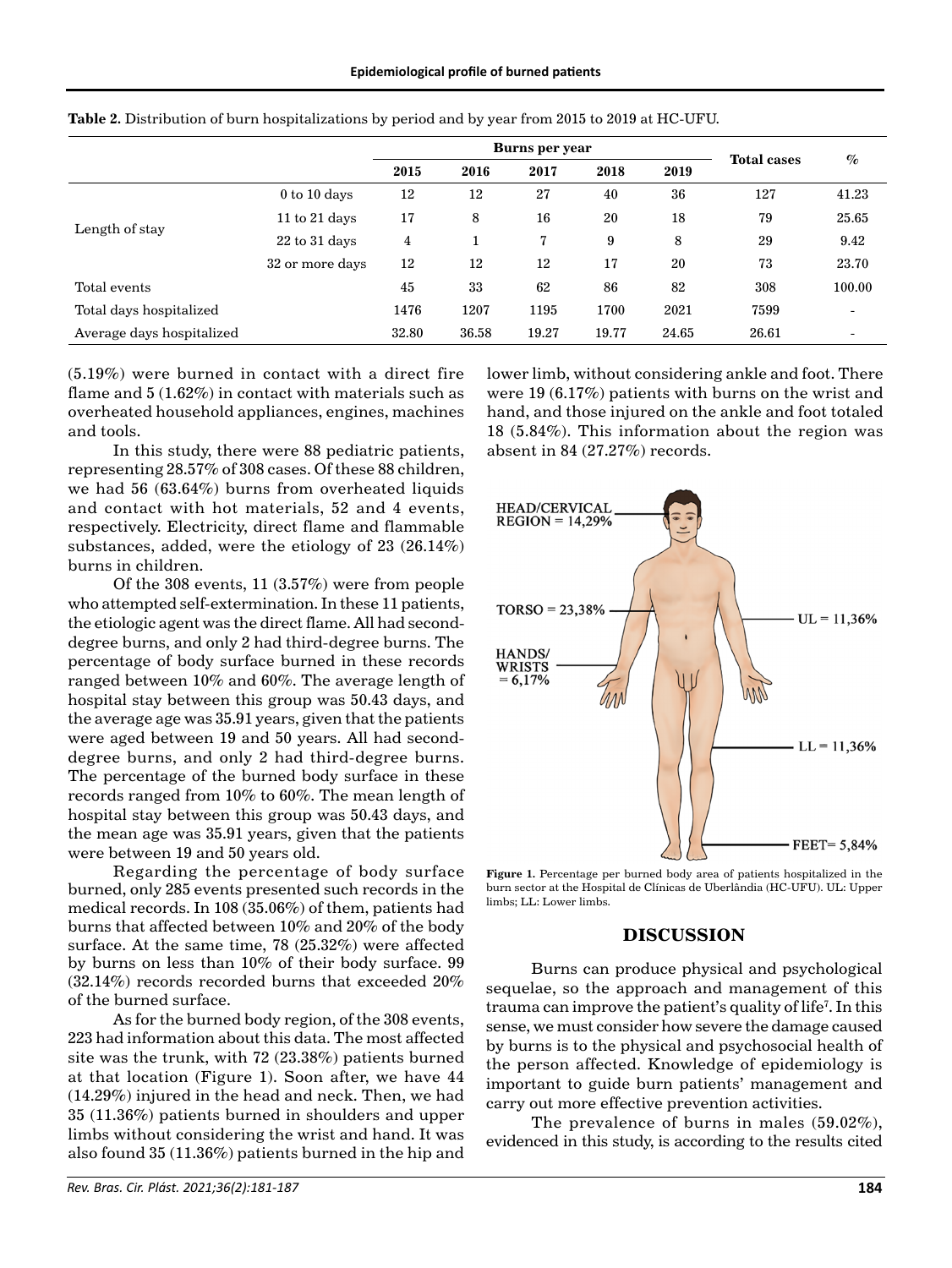by Bessa et al., In 2009 $^{\circ}$ , with 63.8 $\%$  burned patients belonging to the male gender the Hospital Regional de Campina Grande (Paraíba-Brazil). Similar results were also found by Leão et al., In 20119 , with 62.5% of hospitalizations due to burns belonging to the male gender. Macedo et al., In 2012<sup>10</sup>, found 66% in their studies.

This study brings 74 patients (24.03%) under 9 years of age as the most affected age group, followed by those aged between 30 and 39 years, representing  $61$  (19.81%) events. Cruvinel et al., in 2005<sup>11</sup>, in a similar study carried out in the city of Uberlândia/MG and in the same hospital in this study, also reached similar numbers. In his article, 29.85% of individuals were under 16 years old, followed by 24.46% adults between 31 and 40 years old. This showed that, despite the time difference, the most affected populations remain the same. Furthermore, Bessa et al. (2009) 8 remained in agreement with the majority of children and young adults, despite a greater number for children, 61.4% patients aged between 0 and 20 years and 23.9% for those between 20 and 40 years old. Leão et al.  $(2011)\,$ <sup>9</sup>, in turn, obtained 37.6% for patients between 31 and 60 years old, the study's main age group.

This study's predominant ethnicity is brown since 48.38% of the patients declared themselves to be brown. In contrast, the data collected by Correa, in 199812, in the burn sector of the Hospital das Clínicas of the Faculty of Medicine of the University of São Paulo, burns prevailed in white individuals (71.74%) 12.

Regarding the period of hospitalization of the patients in this article, most of the burn patients (41%) remained hospitalized in the Unit for a period of 0 to 10 days, and the average total hospital stay was 26.61 days. Leão et al. (2011) <sup>9</sup> observed in their studies, at Hospital João XXIII, in Belo Horizonte/MG, an average hospital stays of 23.5 days. This data is close to the number found at HC-UFU.

Regarding the etiological agent, the results of this study are in accordance with the literature. The two agents with the highest incidence were alcohol (30.51%) and overheated liquids (27.27%). Leão et al.  $(2011)$ <sup>9</sup> obtained 34.4% and 28.1% for alcohol and overheated liquids, respectively. Bessa et al. (2009) 8 also presented close numbers, with 38% for alcohol and 32.5% for superheated liquids. Despite slightly larger data, Macedo et al.  $(2012)^{10}$ , also demonstrated burns by alcohol and overheated liquids, as the main causative agents, with 42% and 40% of patients, respectively. Still, Cruvinel et al.  $(2005)^{11}$ , in this same context, presented in their studies, 25.54% for alcohol and 21.22% for overheated liquids. This corroborates that the main etiologies remained in the two research periods at the same hospital.

Burned patients who attempted selfextermination are a complex problem, since they involve social and psychological aspects of these people<sup>13</sup>. In the present study,  $11 (3.57%)$  events were attempts at self-extermination. Of these, 5 patients were males and 6 females. Leão et al. (2011) 9 obtained different data, presented 12% of hospitalized patients due to attempted suicide, 33% male and 66% female. Gimenes et al., in 2009<sup>13</sup>, in their studies, found a rate of 7.5% of attempts at self-extermination of the total number of cases hospitalized with burns. In addition, both in this work and in that of Gimenes et al. (2009) 13, this condition's etiology was the contact with the direct flame. The fact that this study was not carried out through the evaluation of physical records but, based on hospital discharge reports released by the HC-UFU statistics sector, may possibly justify the data discrepancies, especially in the disease of attempts at self-extermination concerning the other bibliographies analyzed.

Also, concerning patients who attempted suicide, a percentage of total body surface burning was observed, ranging from 10 to 60%. The 11 patients had second-degree burns and, even two of them also had third-degree injuries. The average age of affected people is 35.91 years. There was only one death.

Also, regarding attempts at self-extermination, Leão et al.  $(2011)$ <sup>9</sup> obtained an average of  $40\%$  of total body surface burned, the average age of 39 years and 51% of deaths. In the study by Calixto Filho and Zerbini, in 20167 , on the epidemiology of suicides in Brazil, the data obtained corroborated with the findings in the present study and with those presented by Leão et al.  $(2011)$ <sup>9</sup>. The highest incidence was in the age groups between 20 and 59 years of age<sup>7</sup>.

In the age group from 0 to 18 years old, 59.09% of the events had burns from overheated liquids, and this coincides with data from the literature, which consider these etiological agents as the most frequent in children and adolescents. Bessa et al. (2009)<sup>8</sup> observed scalding in 46.4% of patients younger than 20 years. The same agents were observed to be the most frequent by Leão et al.  $(2011)^9$ .

In this context, according to Rivera, in  $2001<sup>14</sup>$ , most burns in this age group occurred mainly at home with overheated liquids during food preparation or when serving them. Among the predisposing factors to appear burns in children, we can mention, for example, a child with a glass of overheated liquid that drops it in his arms while serving, the use of iron, environmental heaters, the shedding of the contents of pots in stoves for the cooking of food, and remembers, also, that children can burn the palm of hands by placing them on the lid of overheated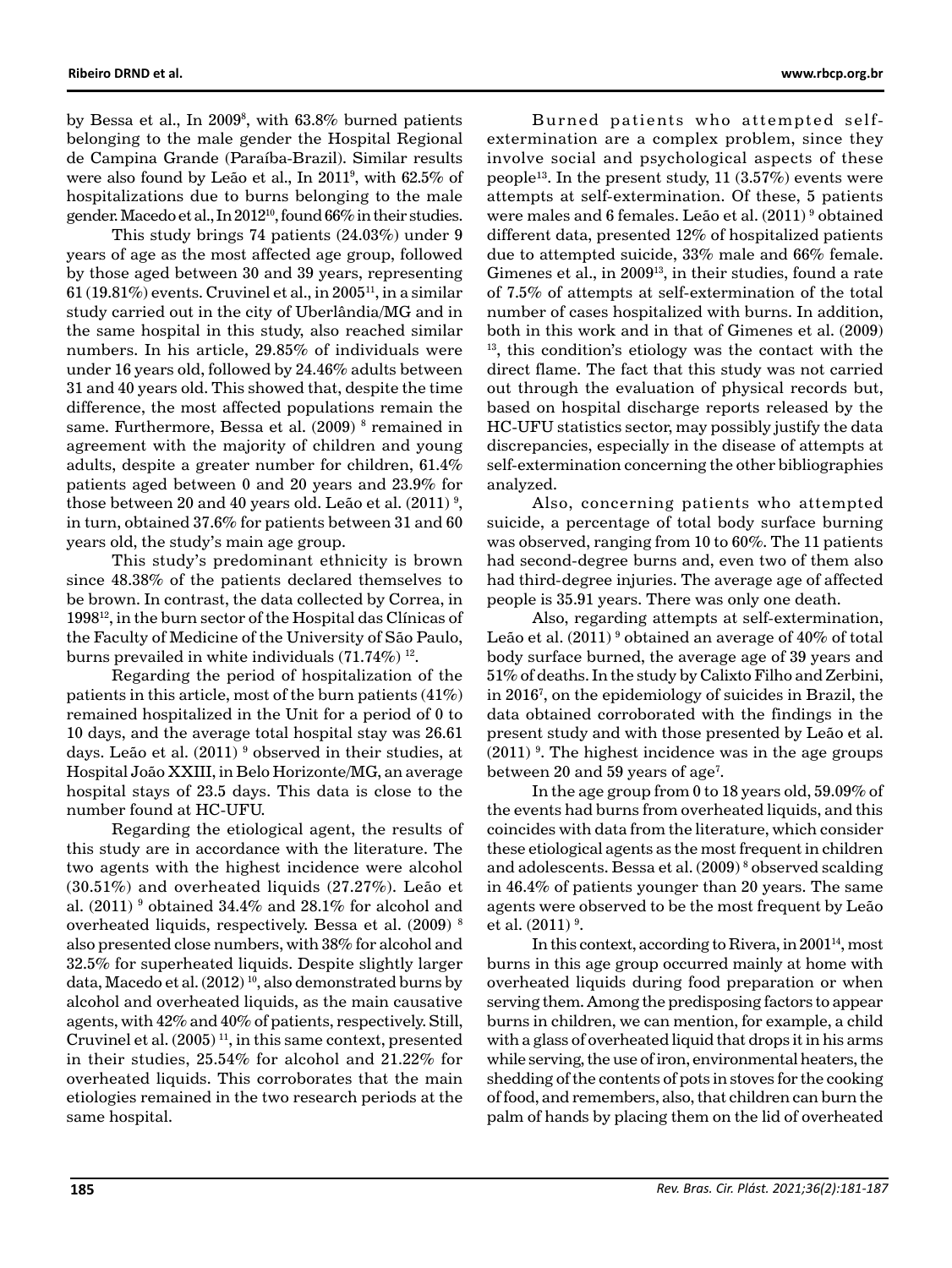ovens. Parents often have no idea that stove utensils can eventually be handled by a small child when they have no fixation or counterweight system. Prevention should focus especially on these mechanisms $^{\rm 14}$ .

As for the percentage of the total burned body surface, this study's results were different from others. In this study, it was observed that 35.06% patients presented lesions with an extension between 10% and 20% of the body (medium extension), 25.32% below 10% (small extension) and 32.14% above 20% (large extension) extension) of the body surface. Bessa et al. (2009) 8 found for medium, large and small extent burned 63.2%, 18.4% and 18.4%, respectively. Macedo et al. (2012) 10 noted 45% of patients for medium burned extension, 31% for small burned extension and 24% for large burned extension. Gimenes et al.  $(2009)^{13}$  in turn, reported 57%, 22% and 21% of patients with small, medium and large total body surface burned, exactly in that order.

Regarding the anatomical regions most affected, this study noted, firstly, the trunk injuries that affected 23.38% of the patients, and, secondly, the head and neck, present in 14.29% of the hospitalized. There was a considerable discrepancy with the references, namely that Cruvinel et al.  $(2005)^{-11}$  obtained, for the same hospital in this study, a preponderance for upper limbs with 19.7% and 17.82% for head and neck. In turn, Leão et al. (2011) 9 found a higher incidence in the anterior aspect of the chest in 60.2% of the patients, upper limbs in 53.8% and head in 51%. Bessa et al. (2009)  $^{\rm 8}$ , in their study, observed that burns mainly affected the upper limbs, followed by the chest. In the study by Gimenes et al. (2009) 13, found a higher incidence in the trunk with 62.7% and upper limbs in 60.4% of the patients analyzed.

## **CONCLUSION**

It was found that accidents associated with the combustion of flammable substances affected 43.51% of the patients and, of these events, 94 were associated with liquid alcohol as the most frequent etiological agent of burns. According to Resolution No. 46 of the National Health Surveillance Agency (Anvisa), in February 2002, the manufacture and sale of ethyl alcohol in liquid form became prohibited<sup>15</sup>. In this context, it is necessary to promote preventive actions and inspect the trade in flammable products to reduce morbidity and mortality.

Besides, in the studies carried out at HC-UFU cited, more than 25% of the total number of burned patients treated, in the periods from 2000 to 2001 and from 2015 to 2019, belonged to the pediatric age group up to 18 years. Thus, it is possible to say that there is a tendency for pediatric patients to present themselves as the main victims of burns. Of the 88 children considered in this study, 63.64% had burns from scalding and contact with hot materials. Therefore, the importance of disseminating this information on pediatric traumas and continuously carrying out socio-educational campaigns prevents such accidents, thus reducing hospitalizations and mortality.

#### **COLLABORATIONS**

- **DRNDR** Analysis and/or data interpretation, Conception and design study, Conceptualization, Data Curation, Formal Analysis, Investigation, Methodology, Project Administration, Software, Supervision, Validation, Visualization, Writing - Original Draft Preparation, Writing - Review & Editing
- **SSC** Supervision, Writing Review & Editing
- **PAC** Analysis and/or data interpretation, Conception and design study, Formal Analysis, Investigation, Methodology, Realization of operations and/or trials, Software, Validation, Visualization, Writing - Original Draft Preparation, Writing - Review & Editing
- **HCOV** Conception and design study, Conceptualization, Investigation, Methodology, Writing - Original Draft Preparation, Writing - Review & Editing
- **TRBC** Writing Original Draft Preparation

### **REFERENCES**

- 1. Mélega JM, Viterbo F, Mendes FH. Cirurgia plástica: os princípios e a atualidade. Rio de Janeiro: Guanabara Koogan Ltda.; 2011.
- 2. World Health Organization (WHO). Burns [Internet]. Geneva: WHO; 2018; [acesso em 2020 Jun 23]. Disponível em: [https://www.](https://www.who.int/news-room/fact-sheets/detail/burns) [who.int/news-room/fact-sheets/detail/burns](https://www.who.int/news-room/fact-sheets/detail/burns)
- 3. Ministério da Saúde (BR). Queimados [Internet]. Brasília (DF): Ministério da Saúde; 2012; [acesso em 2020 Jun 23]. Disponível em: [https://www.saude.gov.br/component/content/article/842](https://www.saude.gov.br/component/content/article/842-queimados/40990-queimados) [queimados/40990-queimados](https://www.saude.gov.br/component/content/article/842-queimados/40990-queimados)
- 4. Barcellos LG, Silva APP, Piva JP, Rech L, Brondani TG. Characteristics and outcome of burned children admitted to a pediatric intensive care unit. Rev Bras Ter Intensiva. 2018 Jul/Set;30(3):333-7.
- 5. Aragão JA, Aragão MECS, Filgueira DM, Teixeira RMP, Reis FP. Estudo epidemiológico de crianças vítimas de queimaduras internadas na Unidade de Tratamento de Queimados do Hospital de Urgência de Sergipe. Rev Bras Cir Plást. 2012;27(3):379-82.
- 6. Lei n° 8.069, de 13 de julho de 1990 (BR). Dispõe sobre o Estatuto da Criança e do Adolescente. Diário Oficial da União, Brasília (DF), 1990 jul 13: Seção 1.
- 7. Calixto Filho M, Zerbini T. Epidemiologia do suicídio no Brasil entre os anos de 2000 e 2010.
- 8. Saúde Ética Justiça [Internet]. 2016 Dez; [citado 2020 Jun 28]; 21(2):45-51. Disponível em: [http://www.periodicos.usp.br/sej/](http://www.periodicos.usp.br/sej/article/view/134006) [article/view/134006](http://www.periodicos.usp.br/sej/article/view/134006)